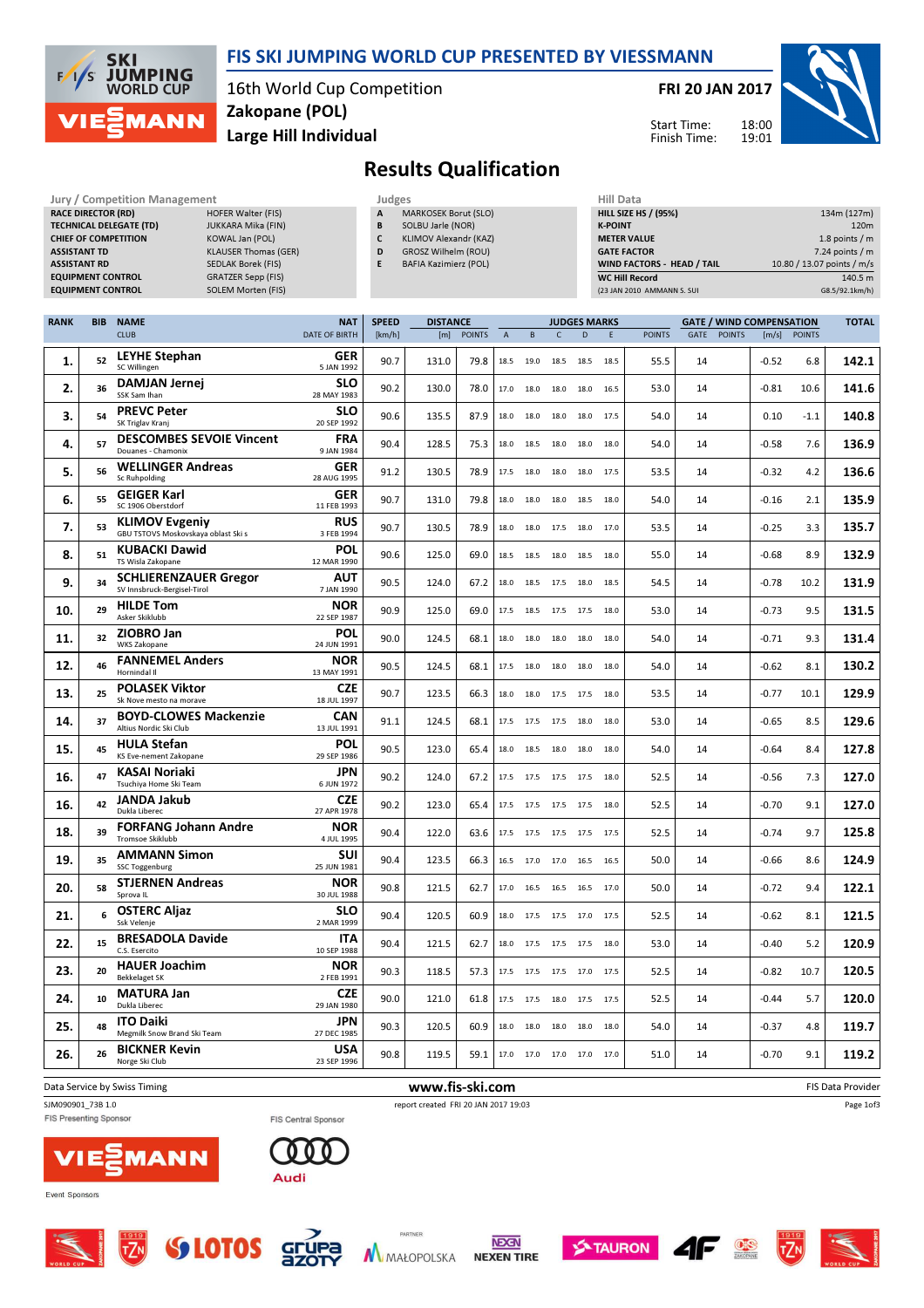



16th World Cup Competition Large Hill Individual Zakopane (POL)

FRI 20 JAN 2017

Start Time: Finish Time:



## Results Qualification

| <b>RANK</b>          | <b>BIB</b>     | <b>NAME</b>                                                        | <b>NAT</b>                | <b>SPEED</b> | <b>DISTANCE</b> |               |                           |                                                        |                | <b>JUDGES MARKS</b> |      |               |      |               | <b>GATE / WIND COMPENSATION</b> |               | <b>TOTAL</b> |
|----------------------|----------------|--------------------------------------------------------------------|---------------------------|--------------|-----------------|---------------|---------------------------|--------------------------------------------------------|----------------|---------------------|------|---------------|------|---------------|---------------------------------|---------------|--------------|
|                      |                | <b>CLUB</b>                                                        | <b>DATE OF BIRTH</b>      | [km/h]       | [m]             | <b>POINTS</b> | $\boldsymbol{\mathsf{A}}$ | B                                                      | C              | D                   | E    | <b>POINTS</b> | GATE | <b>POINTS</b> | [m/s]                           | <b>POINTS</b> |              |
| 27.                  | 49             | <b>TEPES Jurij</b><br>SD Dolomiti                                  | SLO<br>14 FEB 1989        | 90.5         | 118.5           | 57.3          | 17.5                      | 18.0                                                   |                | 17.5 17.5 18.0      |      | 53.0          | 14   |               | -0.61                           | 8.0           | 118.3        |
| 28.                  | 9              | <b>RHOADS William</b><br><b>UOP Sports Clubs</b>                   | <b>USA</b><br>8 JUN 1995  | 89.9         | 120.5           | 60.9          | 17.5                      | 17.0                                                   | 17.0           | 17.0 17.5           |      | 51.5          | 14   |               | -0.40                           | 5.2           | 117.6        |
| 29.                  | 40             | <b>SCHIFFNER Markus</b><br>UVB Hinzenbach-Oberoesterreich          | <b>AUT</b><br>5 JUN 1992  | 90.4         | 119.0           | 58.2          | 16.0                      | 17.0                                                   | 17.0           | 17.0 17.5           |      | 51.0          | 14   |               | -0.60                           | 7.8           | 117.0        |
| 30.                  | 31             | <b>MAEAETTAE Jarkko</b><br>Kainuun Hiihtoseura                     | <b>FIN</b><br>28 DEC 1994 | 90.3         | 118.0           | 56.4          | 17.0                      | 17.5                                                   | 17.5           | 17.5 17.5           |      | 52.5          | 14   |               | $-0.59$                         | 7.7           | 116.6        |
| 31.                  | 24             | <b>PAVLOVCIC Bor</b><br>Nd Ratece planica                          | <b>SLO</b><br>27 JUN 1998 | 90.4         | 117.0           | 54.6          | 17.5                      | 17.0                                                   |                | 17.5 17.0 17.5      |      | 52.0          | 14   |               | $-0.72$                         | 9.4           | 116.0        |
| 32.                  | 30             | <b>KORNILOV Denis</b><br>Sdushor CSP N. Novgorod Dinamo            | RUS<br>17 AUG 1986        | 90.2         | 117.0           | 54.6          | 17.0                      | 17.5                                                   | 17.0           | 17.0                | 17.0 | 51.0          | 14   |               | $-0.67$                         | 8.8           | 114.4        |
| 33.                  | 12             | <b>KOBAYASHI Ryoyu</b><br>Tsuchiya Home Ski Team                   | JPN<br>8 NOV 1996         | 89.9         | 117.0           | 54.6          | 17.5                      | 16.5                                                   | 17.0           | 17.0                | 17.5 | 51.5          | 14   |               | $-0.61$                         | 8.0           | 114.1        |
| 34.                  | 41             | <b>KOUDELKA Roman</b><br><b>LSK Lomnice nad Popelkou</b>           | CZE<br>9 JUL 1989         | 90.5         | 115.0           | 51.0          | 17.0                      | 17.5                                                   | 17.5           | 17.0                | 17.5 | 52.0          | 14   |               | $-0.82$                         | 10.7          | 113.7        |
| 35.                  | 33             | <b>COLLOREDO Sebastian</b><br><b>GRUPPO SCIATORI FIAMME GIALLE</b> | ITA<br>9 SEP 1987         | 90.2         | 116.0           | 52.8          |                           | 17.5 17.0 17.0 17.0 17.0                               |                |                     |      | 51.0          | 14   |               | $-0.73$                         | 9.5           | 113.3        |
| 36.                  | 38             | <b>PREVC Cene</b><br>Sk Triglav kranj                              | <b>SLO</b><br>12 MAR 1996 | 90.8         | 115.0           | 51.0          | 17.5                      | 17.0                                                   |                | 17.0 17.5 17.5      |      | 52.0          | 14   |               | $-0.77$                         | 10.1          | 113.1        |
| 37.                  | 17             | <b>HAZETDINOV Ilmir</b><br>SDUSHOR 33 MOSKOVSKAYA OBLAST - RES     | RUS<br>28 OCT 1991        | 90.5         | 116.5           | 53.7          | 17.0                      | 17.0 17.0 17.0 17.0                                    |                |                     |      | 51.0          | 14   |               | $-0.62$                         | 8.1           | 112.8        |
| 38.                  | 14             | <b>AHONEN Janne</b><br>Lahden Hiihtoseura                          | <b>FIN</b><br>11 MAY 1977 | 90.8         | 116.5           | 53.7          | 17.5                      | 17.5                                                   | 17.0           | 17.0                | 17.0 | 51.5          | 14   |               | -0.57                           | 7.4           | 112.6        |
| 39.                  | 5              | <b>ZHAPAROV Marat</b><br>Ski Club VKO                              | KAZ<br>25 AUG 1985        | 89.8         | 115.5           | 51.9          | 16.5                      | 17.0 17.0 16.5 17.0                                    |                |                     |      | 50.5          | 14   |               | -0.75                           | 9.8           | 112.2        |
| 40.                  | 23             | <b>HUBER Daniel</b><br>SC Seekirchen-Salzburg                      | <b>AUT</b><br>2 JAN 1993  | 90.1         | 115.0           | 51.0          | 17.0                      |                                                        | 17.0 16.5 17.0 |                     | 17.0 | 51.0          | 14   |               | -0.73                           | 9.5           | 111.5        |
|                      |                |                                                                    |                           |              |                 |               |                           |                                                        |                |                     |      |               |      |               |                                 |               |              |
| <b>Not Qualified</b> |                |                                                                    | <b>RUS</b>                |              |                 |               |                           |                                                        |                |                     |      |               |      |               |                                 |               |              |
| 41.                  | $\mathbf{1}$   | <b>TROFIMOV Roman Sergeevich</b><br>Sdushor CSP N. Novgorod        | 19 NOV 1989               | 90.3         | 113.5           | 48.3          | 17.0                      | 17.0                                                   |                | 16.5 16.5 17.0      |      | 50.5          | 14   |               | -0.90                           | 11.8          | 110.6        |
| 42.                  | 28             | <b>SAKUYAMA Kento</b><br>Kitano Construction Corp. Ski Team        | <b>JPN</b><br>3 JUL 1990  | 90.1         | 114.0           | 49.2          | 17.0                      | 17.0                                                   |                | 17.0 17.0 17.0      |      | 51.0          | 14   |               | -0.71                           | 9.3           | 109.5        |
| 43.                  | 43             | <b>TAKEUCHI Taku</b><br>Kitano Construction Corp. Ski Club         | <b>JPN</b><br>20 MAY 1987 | 90.3         | 114.5           | 50.1          | 17.0                      | 16.5                                                   | 16.5           | 17.5 17.0           |      | 50.5          | 14   |               | -0.63                           | 8.2           | 108.8        |
| 44.                  | 44             | <b>STURSA Voitech</b><br>Dukla Liberec                             | CZE<br>3 AUG 1995         | 90.3         | 114.0           | 49.2          | 17.0                      | 17.0                                                   |                | 16.5 17.5 17.5      |      | 51.5          | 14   |               | -0.56                           | 7.3           | 108.0        |
| 45.                  | 18             | <b>GLASDER Michael</b><br>Norge Ski Club                           | USA<br>27 MAR 1989        | 90.0         | 113.0           | 47.4          | 17.0                      | 16.5                                                   | 16.5           | 17.0                | 17.0 | 50.5          | 14   |               | $-0.70$                         | 9.1           | 107.0        |
| 46.                  | 3              | <b>NURMSALU Kaarel</b><br>Skiclub Telemark                         | EST<br>30 APR 1991        | 90.5         | 114.0           | 49.2          | 16.5                      | 16.0                                                   | 16.0           | 16.0                | 16.5 | 48.5          | 14   |               | $-0.62$                         | 8.1           | 105.8        |
| 47.                  | $\overline{2}$ | <b>LARSON Casey</b><br>Norge Ski Club                              | USA<br>16 DEC 1998        | 90.2         | 112.0           | 45.6          | 16.5                      | 16.5                                                   | 16.5           | 17.0                | 17.0 | 50.0          | 14   |               | $-0.71$                         | 9.3           | 104.9        |
| 48.                  | 19             | <b>ZOGRAFSKI Vladimir</b><br><b>NSA</b>                            | BUL<br>14 JUL 1993        | 89.9         | 110.5           | 42.9          | 16.5                      | 17.0                                                   | 16.5           | 17.0                | 17.0 | 50.5          | 14   |               | $-0.73$                         | 9.5           | 102.9        |
| 49.                  | 50             | <b>JOHANSSON Robert</b><br>Soere Aal II                            | <b>NOR</b><br>23 MAR 1990 | 90.9         | 121.0           | 61.8          |                           | 10.5 10.5 10.5 11.0 11.0                               |                |                     |      | 32.0          | 14   |               | $-0.60$                         | 7.8           | 101.6        |
| 50.                  | 13             | <b>TKACHENKO Sergey</b><br>Ski Club VKO                            | <b>KAZ</b><br>8 JUN 1999  | 90.6         | 112.0           | 45.6          |                           | $16.0 \qquad 16.0 \qquad 16.0 \qquad 15.5 \qquad 16.5$ |                |                     |      | 48.0          | 14   |               | $-0.44$                         | 5.7           | 99.3         |
| 51.                  | 22             | <b>KARLEN Gabriel</b><br>Gstaad                                    | SUI<br>10 MAR 1994        | 89.5         | 108.5           | 39.3          |                           | 16.0 16.5 16.5 16.5 16.0                               |                |                     |      | 49.0          | 14   |               | -0.81                           | 10.6          | 98.9         |
| 52.                  | 8              | <b>CHOI Heung-Chul</b><br>High1 Resort                             | <b>KOR</b><br>3 DEC 1981  | 90.0         | 112.0           | 45.6          |                           | 16.5 16.5 16.5 16.5 16.5                               |                |                     |      | 49.5          | 14   |               | -0.28                           | 3.7           | 98.8         |
| 53.                  | 27             | <b>LARINTO Ville</b><br>Lahden Hiihtoseura                         | <b>FIN</b><br>11 APR 1990 | 90.2         | 106.5           | 35.7          |                           | 16.0 16.5 16.5 16.5 16.5                               |                |                     |      | 49.5          | 14   |               | -0.72                           | 9.4           | 94.6         |
| 54.                  | $\overline{7}$ | <b>KARPENKO Nikolay</b><br>Dinamo                                  | KAZ<br>10 AUG 1981        | 90.5         | 107.0           | 36.6          |                           | 16.0 15.5 16.0 16.5 16.0                               |                |                     |      | 48.0          | 14   |               | $-0.54$                         | 7.1           | 91.7         |
| 55.                  | 11             | <b>AALTO Antti</b><br>Kiteen Urheilijat                            | FIN<br>2 APR 1995         | 89.8         | 106.5           | 35.7          |                           | 16.0 16.0 15.5 16.0 16.0                               |                |                     |      | 48.0          | 14   |               | -0.42                           | 5.5           | 89.2         |

Data Service by Swiss Timing **EXECUTE:** The Service by Swiss Timing FIS Data Provider SJM090901\_73B 1.0 report created FRI 20 JAN 2017 19:03 Page 2of3 FIS Presenting Sponsor FIS Central Sponsor 000 **MANN** Audi





 $T/N$